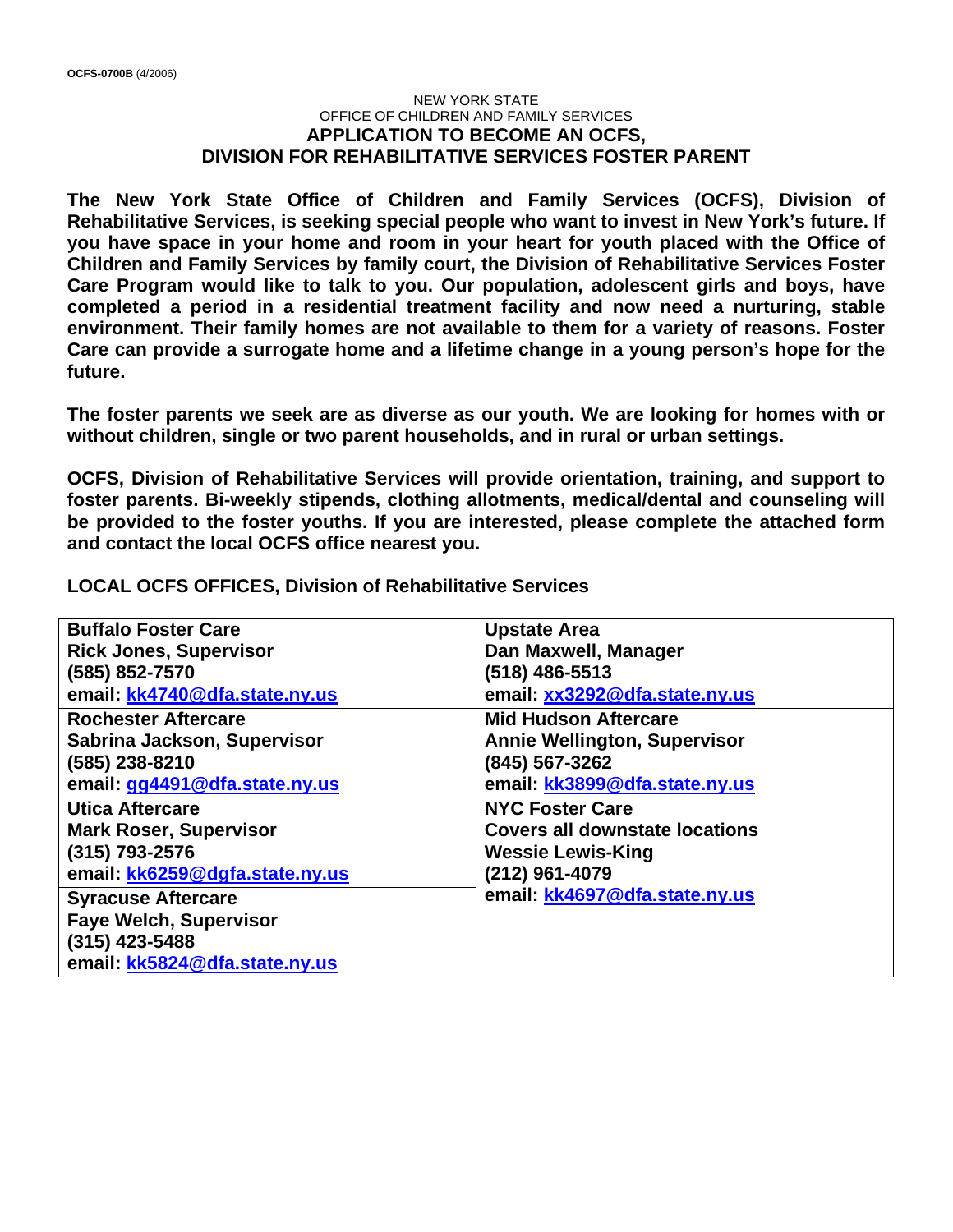### NEW YORK STATE OFFICE OF CHILDREN AND FAMILY SERVICES **APPLICATION FOR CERTIFICATE TO BOARD CHILDREN**

| <b>NAME:</b><br><u> 1989 - Johann Stein, mars an deutscher Stein und der Stein und der Stein und der Stein und der Stein und der</u> | TITLE:                       | <u> 1989 - John Stein, Amerikaansk politiker (</u> |
|--------------------------------------------------------------------------------------------------------------------------------------|------------------------------|----------------------------------------------------|
| <b>ADDRESS:</b>                                                                                                                      |                              |                                                    |
| $\Box$ We $\Box$ I hereby apply for authorization to board                                                                           | Children between the ages of | at the<br>and                                      |
| Address listed below.                                                                                                                |                              |                                                    |
| Applicant(s)<br>Full Name                                                                                                            | Full Name                    |                                                    |
| Drivers License:<br>Number                                                                                                           | Number                       |                                                    |
| Telephone:<br>Home:<br>(Area Code) Number                                                                                            | Work:<br>(Area Code) Number  | Work:<br>(Area Code) Number                        |
| Address:<br>Street and Number                                                                                                        | City<br>Zip Code             | County                                             |
| Give Clear directions for reaching your home:                                                                                        |                              |                                                    |
|                                                                                                                                      |                              |                                                    |
|                                                                                                                                      |                              |                                                    |
|                                                                                                                                      |                              |                                                    |

## **LIST ALL PERSONS LIVING IN YOUR HOME -**

A. FAMILY (Husband, Wife, Children):

| Name | Date of<br><b>Birth</b> | Sex | Relationship | Religion | Ethnicity | Occupation or Name of<br>School if Student |
|------|-------------------------|-----|--------------|----------|-----------|--------------------------------------------|
|      |                         |     |              |          |           |                                            |
|      |                         |     |              |          |           |                                            |
|      |                         |     |              |          |           |                                            |
|      |                         |     |              |          |           |                                            |

### B. OTHER PERSONS:

| Name | Age | Sex | Reason for Presence |
|------|-----|-----|---------------------|
|      |     |     |                     |
|      |     |     |                     |
|      |     |     |                     |
|      |     |     |                     |

# C. LIST ANY OF YOUR CHILDREN LIVING AWAY FROM HOME:

| Name | Age | Sex | Address | Occupation |
|------|-----|-----|---------|------------|
|      |     |     |         |            |
|      |     |     |         |            |
|      |     |     |         |            |
|      |     |     |         |            |